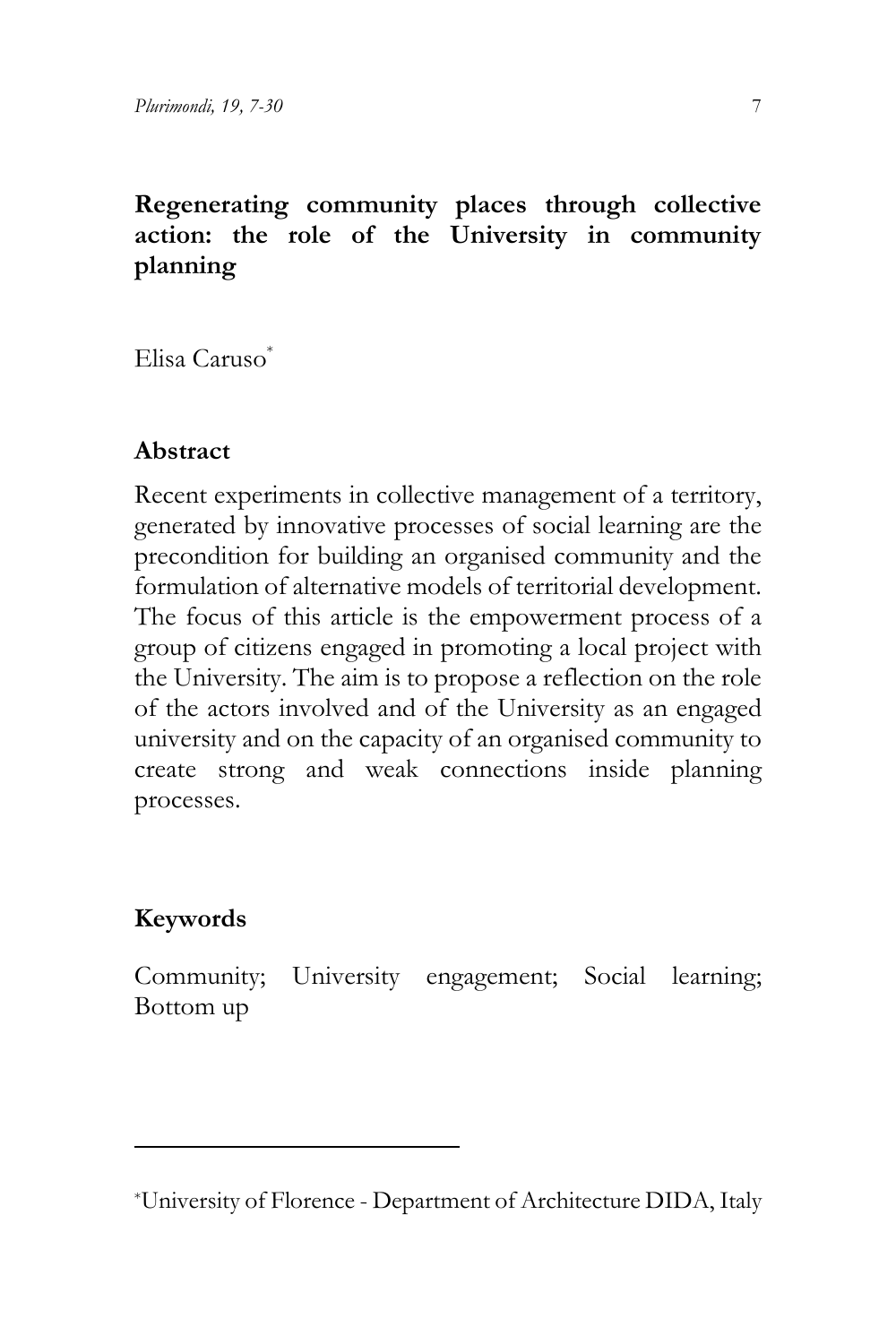### **Introduction: a new time for social involvement**

In 1980, Giancarlo De Carlo wrote that the term 'participation' had different meanings and suspicious intentions. A few years later, Giancarlo Paba defined participation as an indefinite term but with a basic principle: 'the simple and elementary conviction that the collective products of human settlement in space (cities, villages, districts, neighbourhoods, landscapes, territories and environments) are built (or should be built) with the mobilisation of individual and collective energies, by putting in the pipeline the creativeness and innovation of the inhabitants and communities in all possible forms (Paba 1998b:33).

The term 'participation', in its 20 years of use in the field of planning, had a wide range of definitions A rich vocabulary was in fact created describing all individual approaches and numerous application tools have been tested. The proposals and experiments of deliberative democracy used a range of different practices and generated numerous types of citizen engagement such as participatory budgeting, town meetings, Open Space Technology, action planning and scenario workshops.

The season of democratic participation in Italy showed a strong public and social commitment and an important civic maturation (Cellamare 2019): however, it has increasingly become a form of mediation between representative and direct democracy.

The current geography of participation shows an articulated scenario: on the one hand, we are witnessing an institutionalisation of top-down processes, which have often become a purely-theoretical exercise to complete urban planning (Paba, Pecoriello, Perrone and Rispoli 2009; Morisi and Perrone 2013); on the other hand, a significant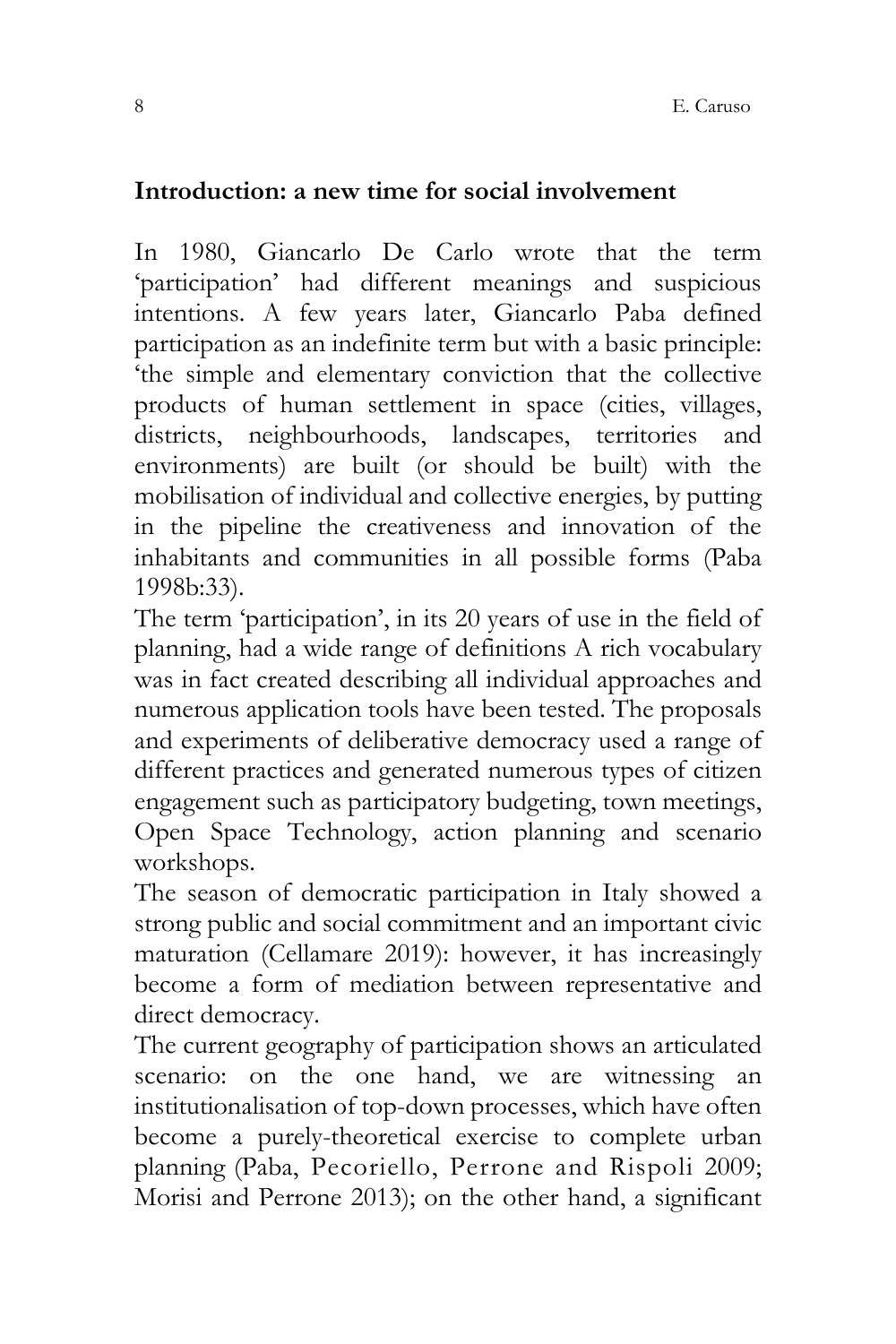number of citizen communities are experiencing new forms of grass-roots democracy.

This paper intends to propose a reflection on those active citizenship practices that are encouraging a radical political and cultural change (Magnaghi 2015) and the construction of new forms of community that can represent an innovative territorial government model. Through the proposed case study, this contribution tries to shed light on the features of the existing innovative transformation practices which are separately cooperating to achieve a long-term renewal of democracy (Ginsborg 2006).

What are the features that define these innovative practices? How can these practices influence other groups of active citizens and create an organised movement of democratic transformation?

To answer these questions, this paper aims to highlight the innovative features that characterise such practices. Each one of them, in fact, takes a step back from the most consolidated participation patterns and seems to reflect certain features of others. These practices can be summarised in three attitudes: the ability to create a community, the growth of knowledge and the production of relations.

The investigation focuses on two issues: the role of the actors involved in the collective action and their ability to produce increasingly positive developments (Della Porta and Diani 1998) and the role of the University as part of the 'ingaggio territoriale' [territorial engagement] (Saija 2016), reflecting on the development opportunities of the partnership between university and community within the Italian processes of collaborative research.

The proposed argument moves along two parallel multiissue paths: the second section deals with the theme of community as a resource and discusses the issue of a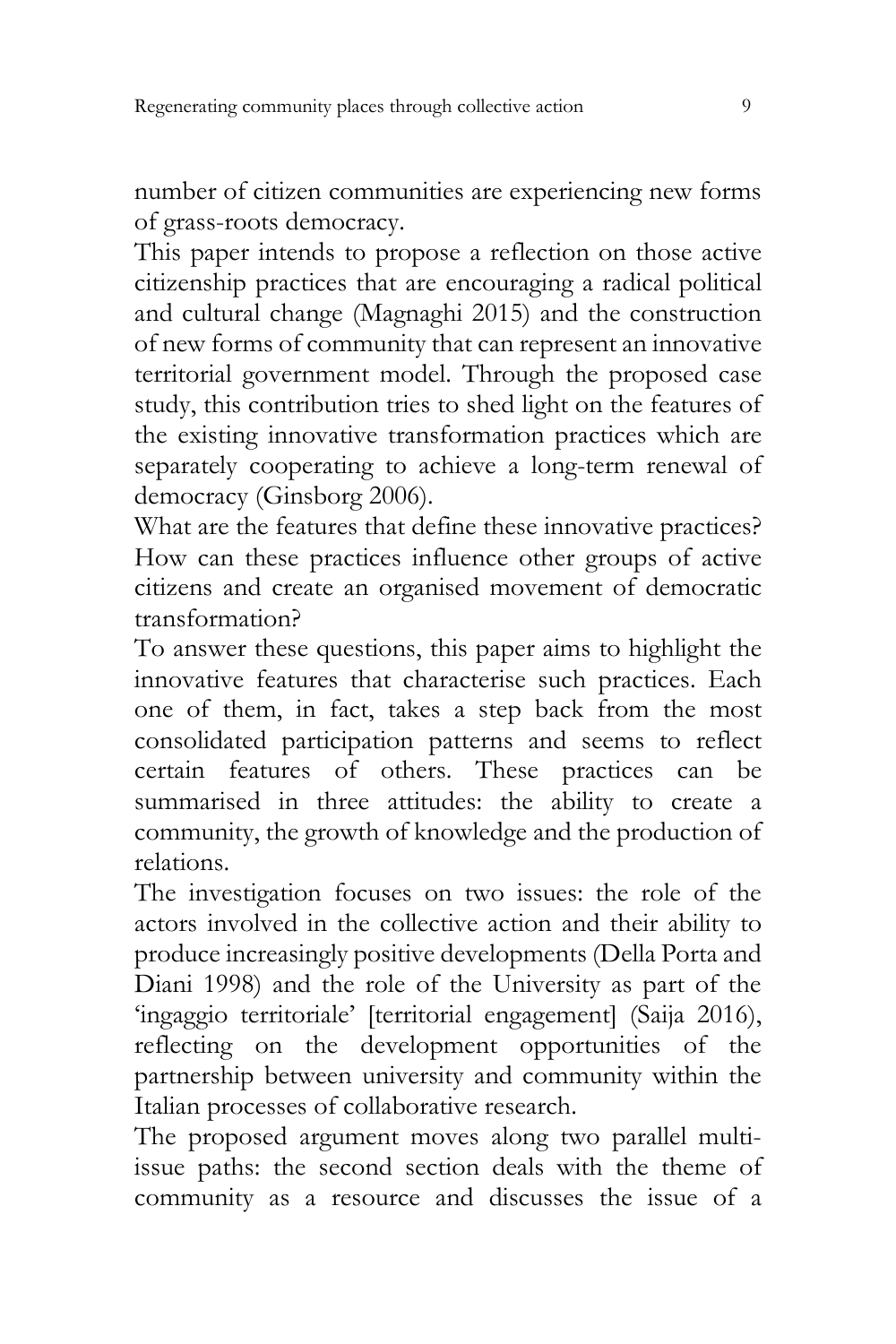community's collective learning in a process of empowerment; the third section deals with the role of the University in promoting collective learning and engaging the community. The University is not an agent providing learning activities to communities in its consolidated functions (teaching and research). This paper refers to the so-called "third mission".

From this point of view, the University is not only concerned with teaching, but can learn and engage to deliver knowledge to the whole community. Besides, the community is engaged in collective learning and shared knowledge.

The fourth section, considering the outcomes of the previous sections, discusses the experience of reappropriation of a place promoted by four 'returning' families (De Matteis 2017). This experience refers to the community project of Sant'Angelo Vico l'Abate which was co-built in partnership with the Department of Architecture<sup>[2](#page-3-0)</sup> of the University of Florence, the Istituto Diocesano per il Sostentamento del Clero (IDSC), as owner and partner, and the Parish of Gesù Buon Pastore in Casellina.

The final section tries to create a tension between these two topics by defining a proximity direction in which the leading actors of a community-construction process, in partnership with the University, can experiment innovative construction practices for new democratic models.

#### **The community as a resource**

The top-down practices, which have been tested to date, are included in localised solutions, with poor propulsive and

<span id="page-3-0"></span><sup>2</sup> The research team is composed of the Regional Design Lab (ReDLab) and DarMed Lab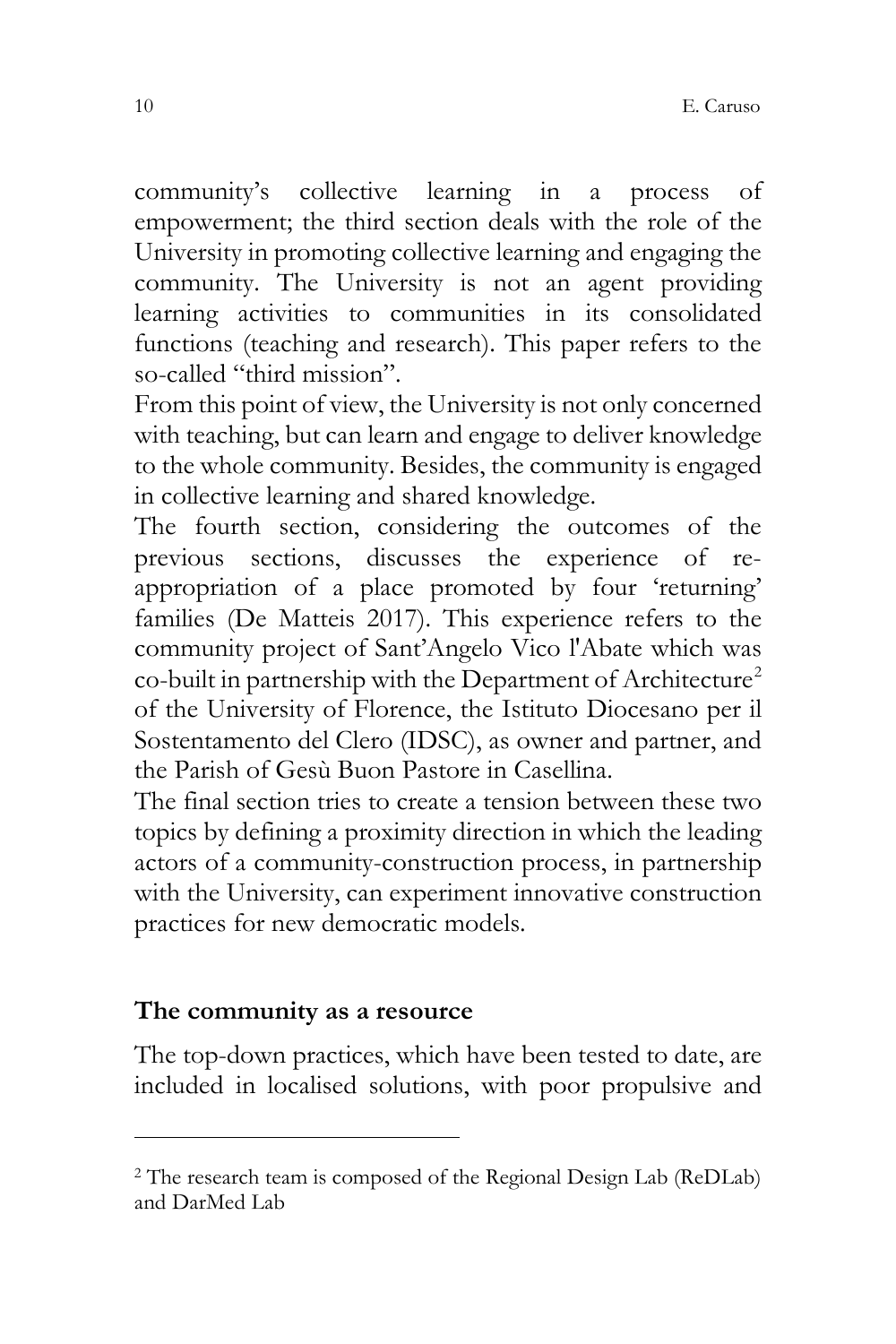generative force. Some examples of these practices include the participatory processes conceived to support planning decisions that fail to generate ongoing processes and longterm groups of active citizens once the planning work is completed. The groups of active citizens which operate within the territory, on the contrary, are aggregated and built from the grassroots in search of a 'desire for community' (Bauman 2003).

These considerations require a necessary rereading of several over-used and generalised concepts like the concept of "community" which risks losing the fullness of its meaning. The importance of the concept of community (Olivetti 1956; Dewey 1971; Friedman 1979), which has overshadowed the concept of a society with individual rights and characterised the theory and practice of representative and deliberative democracy, triggers the reflection proposed in this paper.

Adriano Olivetti theorised a 'tangible community' which aims at building a community model which is structured as a network of democratic cells (Olivetti 1956) and based on the use and sharing of knowledge as a common good (Hess and Ostrom 2009). In the proposal of the tangible community we can find strong evocative features, such as the desire to reclaim citizenship and sovereignty from the bottom up. However, we are still stuck with the concept of community (Heskin 1991) related to the idea of proximity without considering the simultaneity dimension (Bonomi, Revelli and Magnaghi 2015) in which we live nowadays.

One point worth focusing on is the role that the community may have in renewing a conscious civil society that is capable of democratising democracy and starting a new path, in line with the 'third way' (Giddens 1998), based on principles of equality, inclusion and cooperation between government and civil society.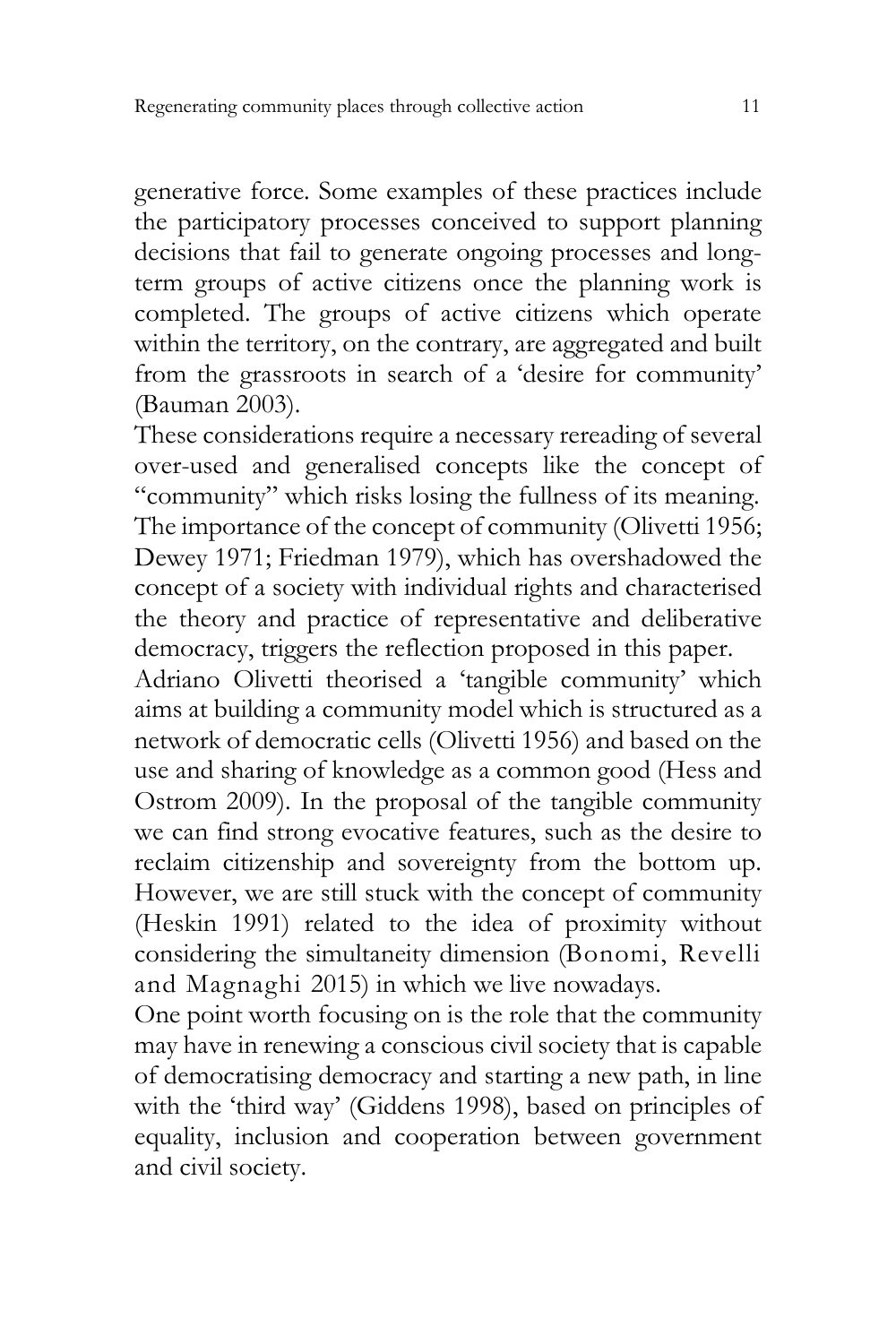It is essential, therefore, to rethink the concept of community, understood herein as an aggregation of individuals who identify with the same values and are involved in a process that affects land government.

Starting from this interpretation, the study focuses on the role that each individual plays within the community and on how these individuals are capable of starting a process of mutual learning which leads the community to evolve.

Every individual who takes part in an empowerment process of a group of actors plays a pivotal role in the formation of 'local knowledge' (Paba 2003:31) and in the creation of a collective feeling closely related to the place. Each individual shares knowledge, values and ideas with the other members of the group, thus generating knowledge and collective memory. The added value is due to the interactions and relationships created between individuals and between groups that enrich individual learning.

The process hinges on the concept of collective learning and on the sharing of the generated knowledge with the broader community (Dewey 1938). The political project of Dewey, which aims to harmonise society through a community vision, introduces a theory where the individual shares values and knowledge by actively participating in the community life and taking part in more than one group, and thus strengthens the integrated personality of each individual (Dewey 1971).

The similar theory about the individual, who acquires an active role in mutual learning experiences, is proposed in Friedman's model of structured organisation of a society 'at the transition to action, so that social learning becomes possible. In social learning the results of action are examined in the light of expectation or altogether new discoveries' (Friedman 1979:69).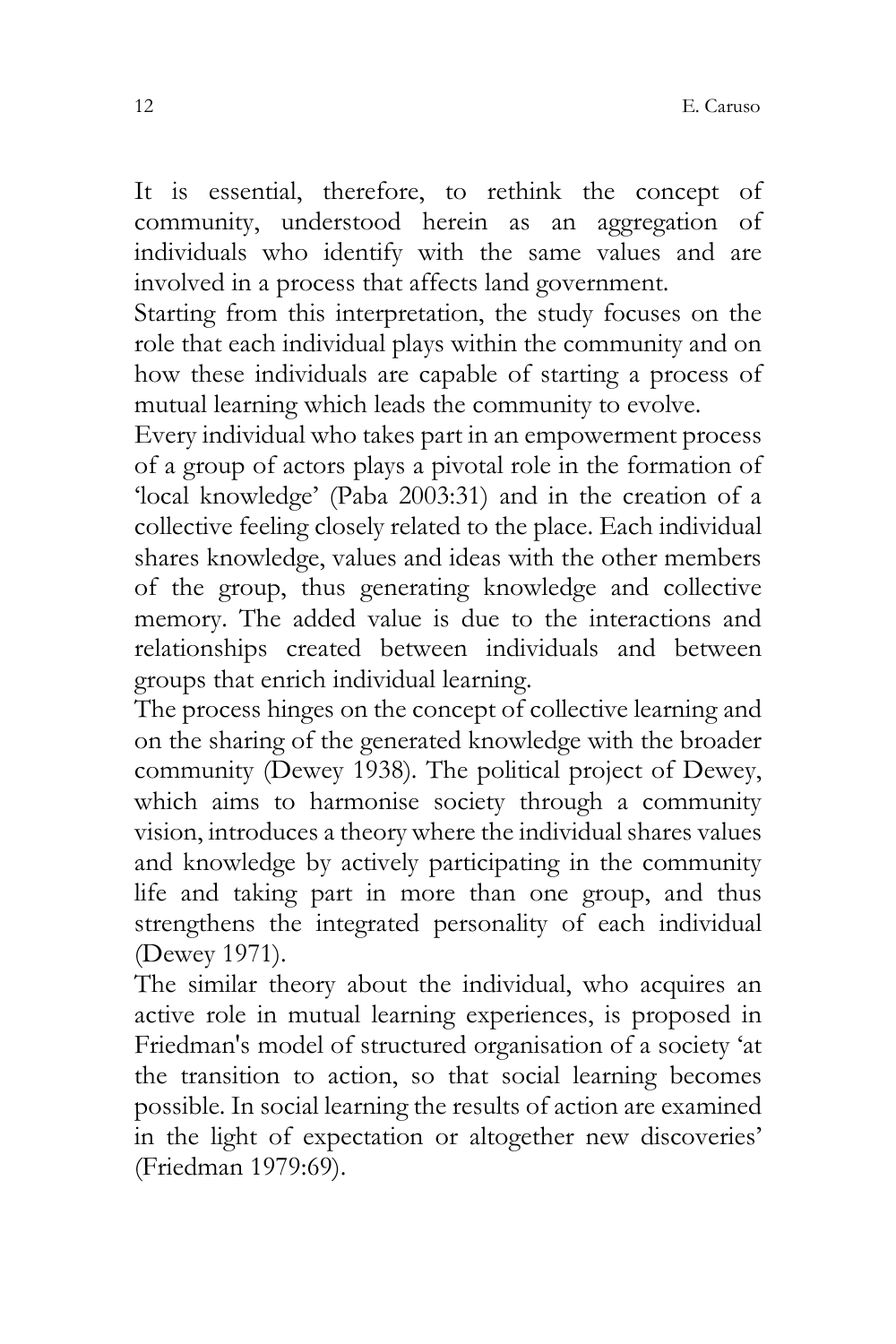In collective action, the actor is a group that is held together by ties of dialogue among its members, but we come now to the crucial question of the size of the Good Society. 'Knowledge, action, learning: they are incarnated in the Good Society, each of whose members, forming part of the whole, also contains the whole and yet is separable and individual' (Friedman 1979:70).

The innovation proposed by Friedman's thinking, which lies in the integration of the collective learning approach with planning, identifies the hierarchical structure and size as the collective knowledge dissemination model. Such knowledge is generated by a collective process divided into several levels (Argyris and Shon 1978): on the first, individual knowledge is shared at the group level, and, on the second, the knowledge of the group is shared among multiple groups which, interacting together, create, define and institutionalise new collective knowledge and therefore a common heritage. The formation of a community awareness is a long process in which the community, therefore, becomes part of the action.

Recent experiments in collective management of the territory, generated by innovative processes of social learning, are the precondition for building an organised community (Alinsky 1917; Friedman 1979) and the formulation of alternative models of territorial development. The reading of the concept of community as a form of social dynamism, as proposed in this paper, may be the interpretive key to the construction of a conscious model of organised community which operates within the territory and creates a generative democracy (Minervini 2016).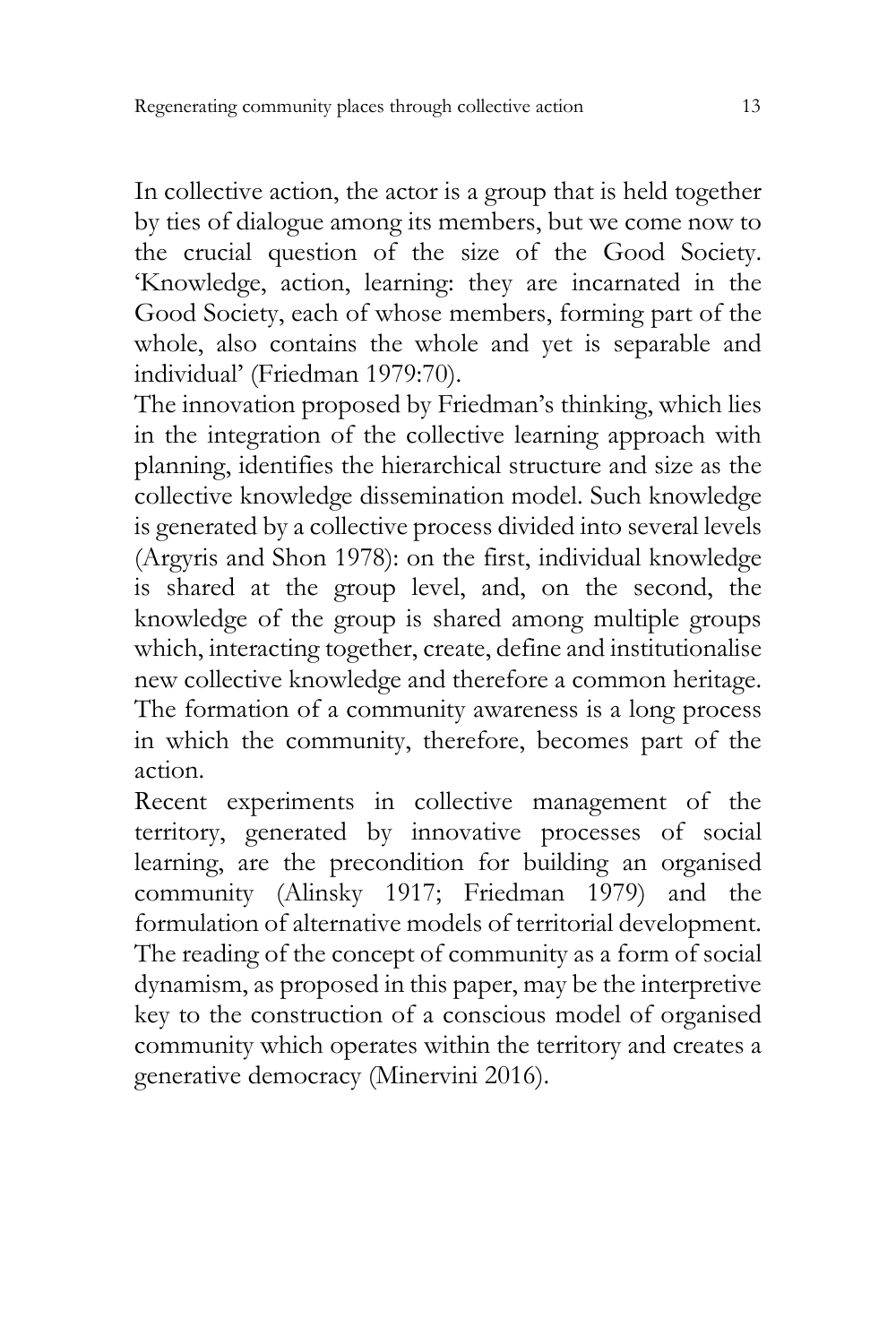### **The role of University in territorial engagement**

A theme that is rarely present in Italian journals on planning and architecture is that of the university's third mission (Martinelli and Savino 2012; Cognetti 2013; Saija 2016) related to the British and American debate on university engagement (Votruba 1992; Boyer 1996).

In recent decades, the Third Stream activities in Englishspeaking countries and the Third Mission activities in countries on the European continent, have become part of university strategies, been the subject of evaluation and have attracted the attention of several research groups supported by the European Commission.

In Italy, the attention to the issue has grown thanks to the evaluation and classification work carried out by ANVUR and the monitoring of the technological transfer process inside Italian universities and in public research institutions conducted by NETVAL, i.e. the research enhancement network.

In the guidelines on compiling the annual single report on the Third Mission (TM) and the social impact of the university, 'public engagement' is inserted among the evaluation criteria in the ANVUR 2018 version<sup>[3](#page-7-0)</sup>, defined as 'the set of activities institutionally organised by the university or by its non-profit structures which have an educational, cultural and development value for society and that are aimed at a non-academic audience'. The 2018 report emphasises even more the institutional aspect that must

<span id="page-7-0"></span><sup>3</sup>ANVUR - Valutazione Terza Missione /Impatto sociale Università [Third Mission Evaluation/University Social Impact] – Guidelines SUA – TM/IS - 2018 version, see [https://www.anvur.it/rapporto](https://www.anvur.it/rapporto-biennale/rapporto-biennale-2018/)[biennale/rapporto-biennale-2018/](https://www.anvur.it/rapporto-biennale/rapporto-biennale-2018/) last accessed June 2020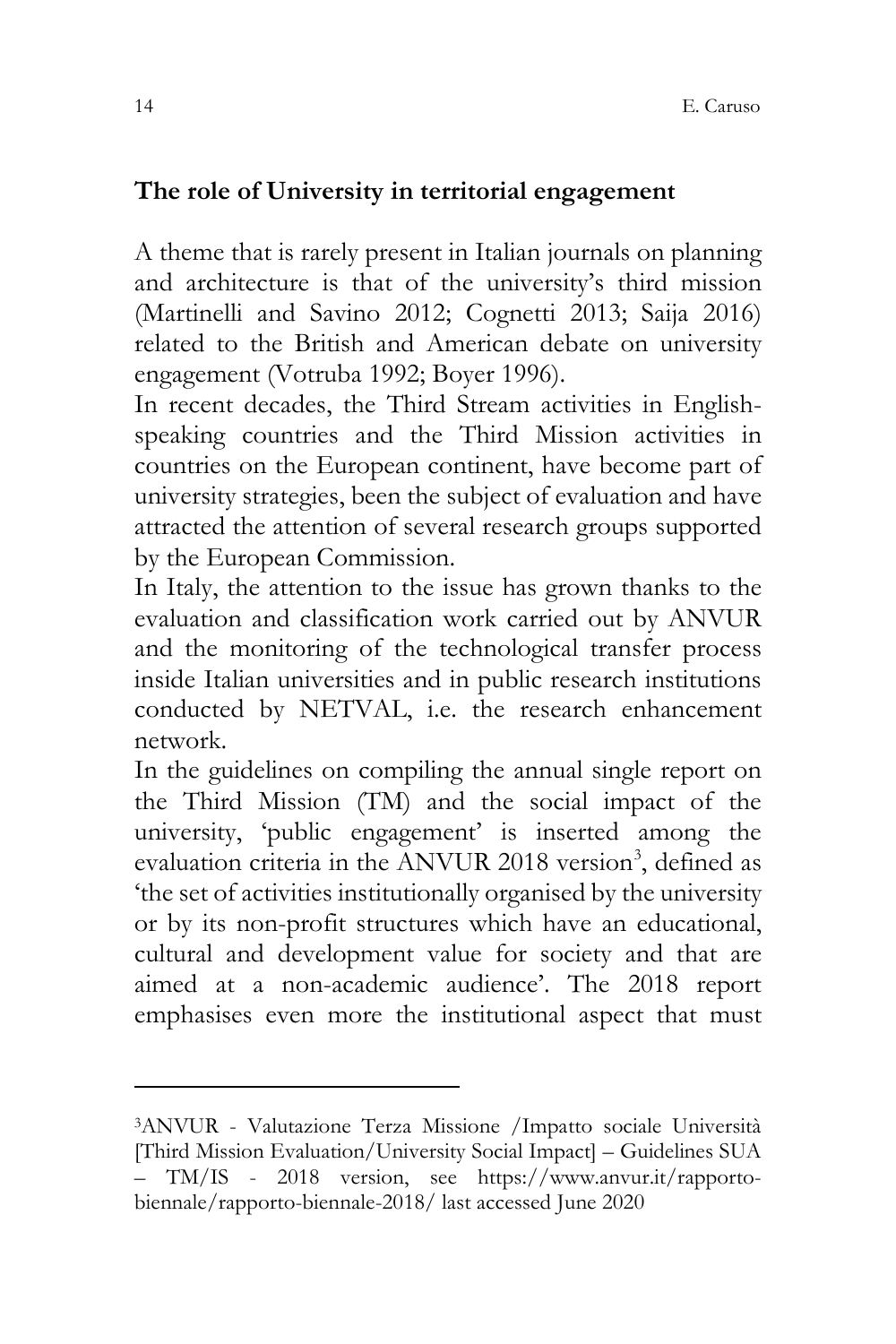characterise initiatives and adds an explicit reference to the non-academic target, even though the wording 'other institutional initiatives: policy-making, children university, participatory democracy, and knowledge co-production initiatives' remains unchanged in the evaluation of activities. The TM concerns a new relationship between universities (Boyer 1990). However, the focus of this paper is the field of 'public engagement' that takes on new social responsibilities and produces knowledge and learning environments (Cognetti 2013) thanks to the contribution from students and lecturers.

The image provided by the research(Ramella, Perulli, Rostan and [Semenza](https://www.ibs.it/search/?ts=as&query=renata+semenza&searchField=Contributors) 2018) presented on "La terza missione degli accademici italiani [The third mission of Italian academics]", is different from the normally accredited one; it is not in fact about closed universities but about lecturers and researchers who have an active relationship with their territories. The activities of *Public Engagement* by Italian academics are similar to those recorded in the UK (Ramella, Perulli, Rostan and [Semenza](https://www.ibs.it/search/?ts=as&query=renata+semenza&searchField=Contributors) 2018).

The territory can be a key resource for the university in terms of cultural *milieu* that is favourable to innovation, but also as an 'action factor' (Martinelli and Savino 2012), which is why Italian universities should move towards the dimension of territorial engagement (Saija 2016). A dimension much closer to the 'University militant' (Geddes 1917, Paba 2010) and to the territorialised university vision as a factor for the development of local territorial systems and producer of relations between 'codified scientific knowledge and common contextual knowledge' (Magnaghi 2006:17).

In the recent experiments on 'engaged' activities and in their social role, the TM appears to be more and more integrated with the other two missions in pursuing institutional purposes. We are witnessing a process of "combination" of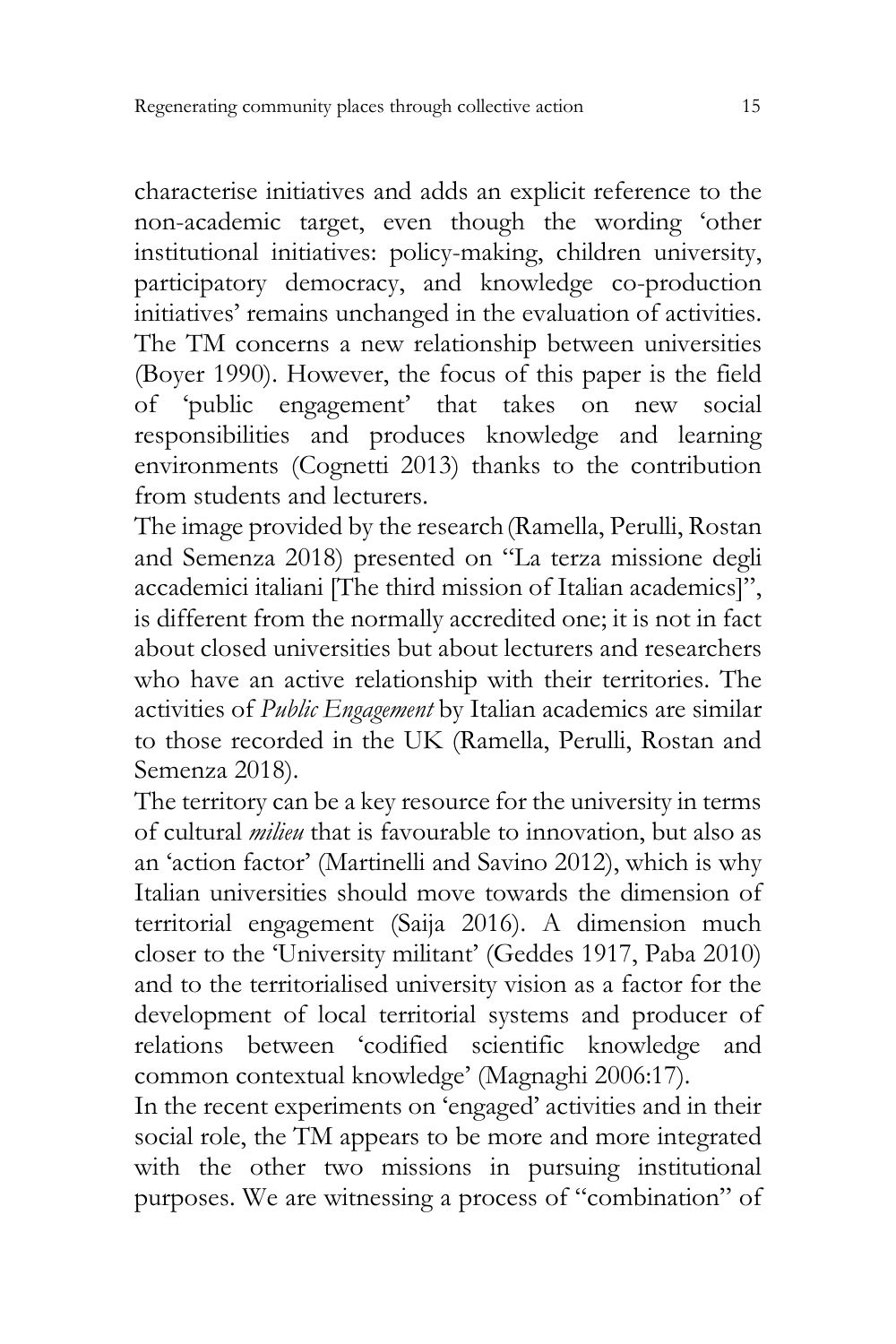the three missions and a shift in focus from the "third" mission to the societal impact that any academic activity may have (Ramella, Perulli, Rostan and [Semenza](https://www.ibs.it/search/?ts=as&query=renata+semenza&searchField=Contributors) 2018:205).

As demonstrated by the British and American debate and by the timid discussions in Italy, universities play a role of engagement and network activation, and in addition are also an integral part of a process of collective learning and mutual exchange of knowledge and resources. Reciprocity means transforming the process in an exchange where university members and local collaborators share knowledge with each other in an open dialogue that includes mutual respect.

It is a change of approach to learning and knowledge. This shift in approach offers university-trained members (students, scholars) the opportunity to deepen understanding of the world by allowing their taken-forgranted assumptions, related to their world, to be challenged by the experience of others (Reardon 2006).

University can and must become an instrument of growth, so that the community can be influenced by the University and vice versa, an instrument strongly integrated with the territory that generates processes of (co-) production of knowledge and tangible impacts on society.

## **Sant'Angelo Vico l'Abate, a community project**

The Italian context is full of bottom-up practices that can be substantially related to three major areas of action: forms of self-organisation, innovative production institutes that are connected to the self-enhancement of common heritage assets and bottom up planning tools.

These practices of re-appropriation of places using selforganisation forms, usually described by a rich literature related to the city (Paba 1998a; Cellamare 2019), also find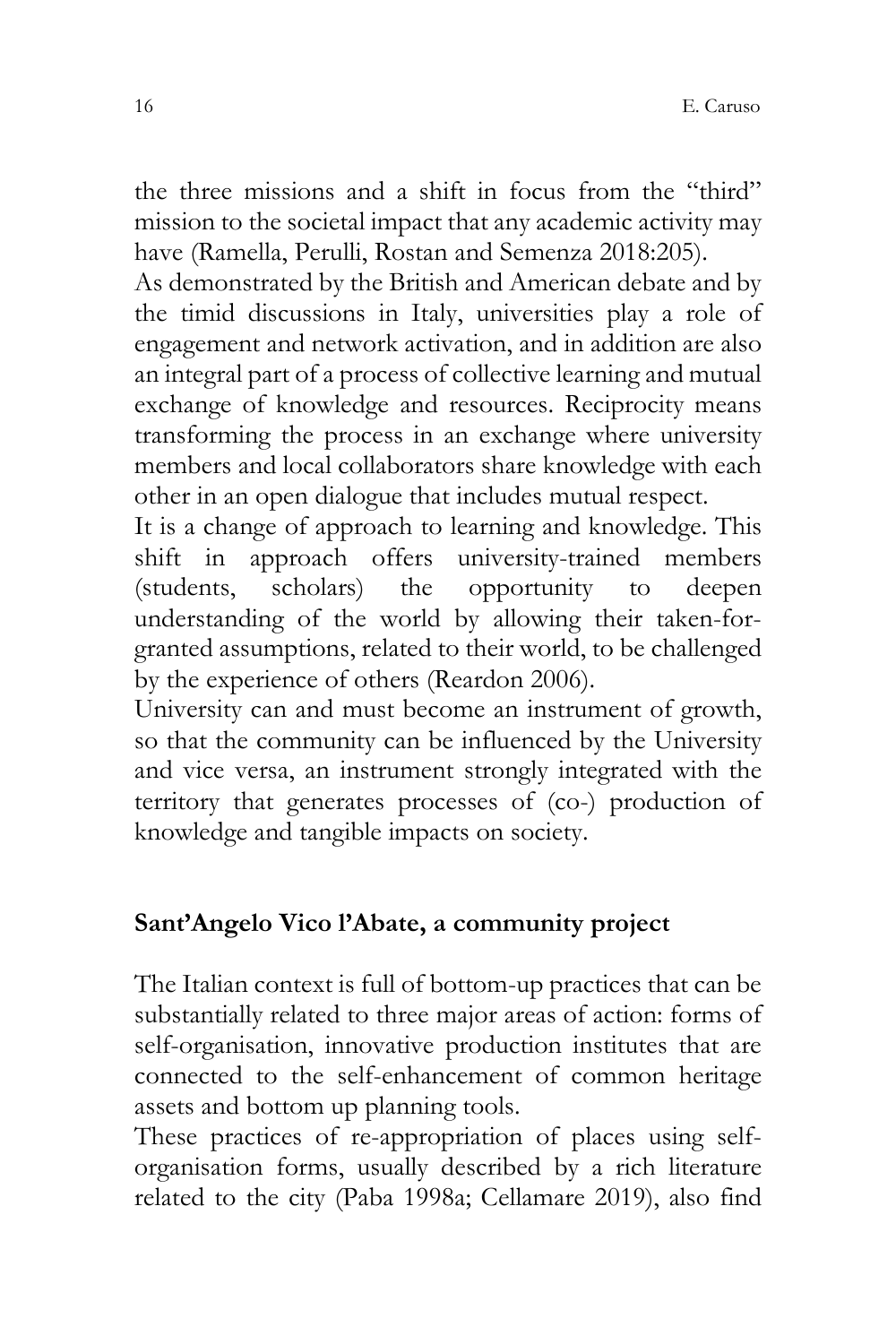significant interest in low-density areas and inland areas, where they are used for the creation of social and economic alternatives and for network weaving. In Tuscany, to name one among many, the "Mondeggi Bene Comune" [The Mondeggi farm. A common good] (Comitato Mondeggi Bene Commune 2014). The Mondeggi farm fought in a selforganisation format for the common good farmand chose collective agriculture to save the farm from being abandoned.

The paper summarises the path of empowerment of a group of individuals in the countryside around the Metropolitan City of Florence who jointly endured issues regarding public water supply and formed a consortium (Consorzio Idrico Sant'Angelo), deciding to create a new connection with the public water supply.

Following the experience of the self-construction of the aqueduct, the group began to 'inter-act' (Saija 2016:114), recognising their own heritage value in a historic settlement. By claiming the public's right of use of the Church, the group decided to take care of the countryside and the places of agricultural, social and religious life that once revolved around the series of buildings around the church called "Chiesa di San Michele Arcangelo".

Four families of young entrepreneurs decided to 'go back to the land' (Dematteis and Magnaghi 2018) and take care of it by investing in innovative forms of agriculture and proposing the project "Sant'Angelo ritorno alle origini" [Sant'Angelo, a return to the origins].

The University's research group became part of the process when the group of farmers presented the project for the redevelopment of the complex to its owners, proposing the creation of a corporate network for managing the entire complex.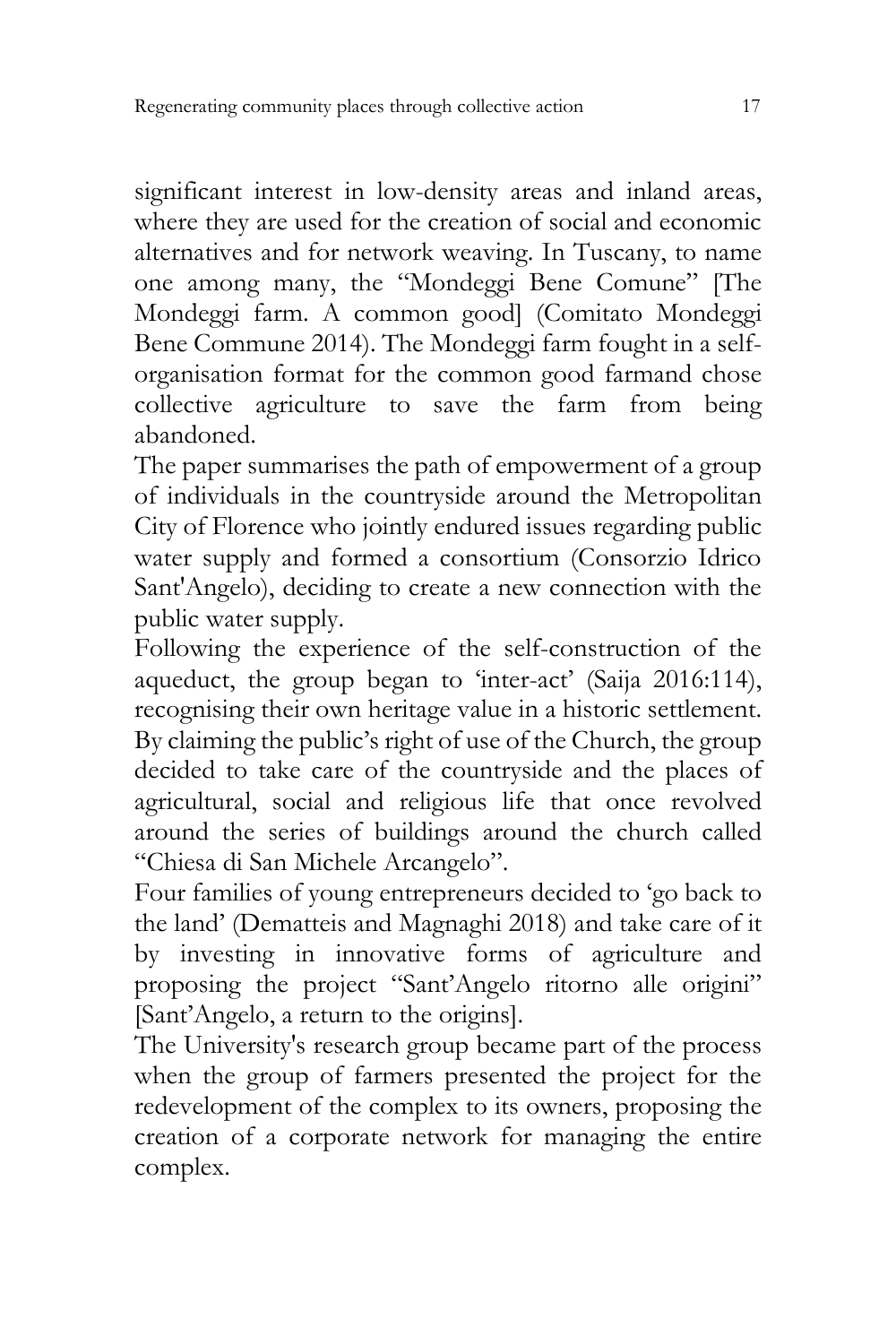Although relations always remained calm, a dichotomy started between the two parties in question; the proponents believed that the project was of great interest and attraction for new networks while the owners thought the project was not very practical nor viable because of the lack of available resources and the significant number of parties that were directly and indirectly involved.

The strong sense of belonging to the place, determined by the historical roots of the families involved, on the one hand represents the strength of the group's aggregation and on the other, represents a disadvantage for the process in action. The sense of belonging to a community and the sense of redemption of the life places that are now lost, can determine actions that are hardly inclined towards dialogue. When the project was presented, in fact, there was no constructive dialogue with the owners, instead they had a defensive attitude with respect to the common good.

However, the university researchers, through the involvement of students and the use of collaborative practices, managed to establish a relationship or mutual trust between the parties and to activate a dialogue between the actors involved.

Through dialogue on a multidisciplinary level which involved the members of the associations, the community of Sant'Angelo, the researchers, lecturers and students of the University, public administrators, the IDSC and the priest of the neighbouring parish, an active and collective process of mutual learning was activated, in which all the players involved shared the common goals of regenerating their community and of taking care of and enhancing the value of the property.

This path starts with a seminar. The program of seminar has been articulated in multiple formative activities: lessons, visits, design workshop and final presentation of the projects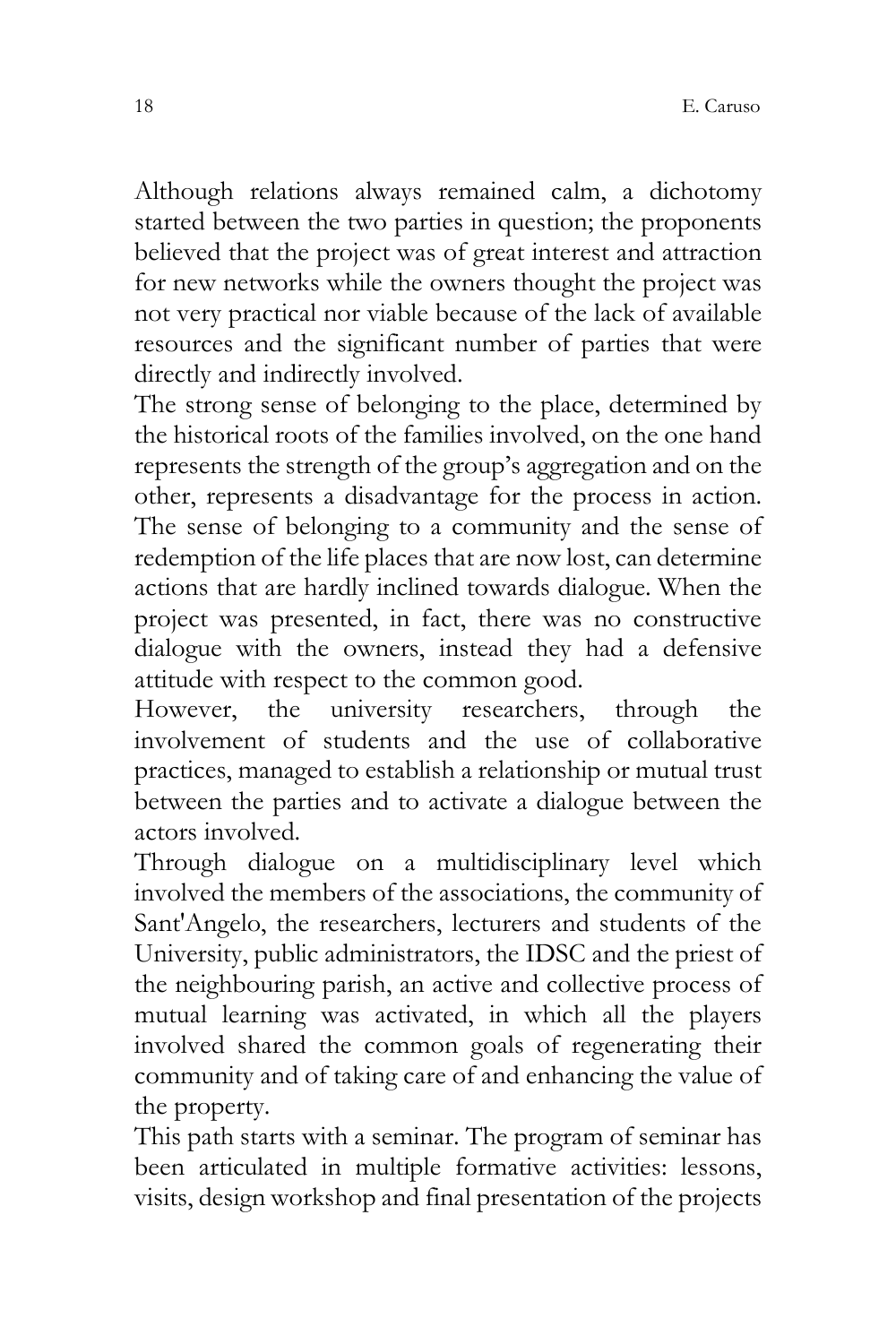with different stakeholder: property, socio-economic agents, local community, politicians and technicians of the Municipality of San Casciano Val di Pesa.

The first visit was attended by the Mayor who presented the territory, the owners who presented the mission of the project and the members of the community who presented their project "Sant'Angelo ritorno alle origini" and expressed their needs in a sort of lesson about the place and its history. The first brainstorming activity, which involved students and inhabitants in identifying a keyword for Sant'Angelo, clearly shows the strong belonging the places and the strong sense perceived of community. During the workshops the students were involved in activity of learning-by-doing process of post-it clustering, reflection on the concept of community and place.

The parties felt part of the process and co-designed, together with students and researchers, the best solutions to recover the complex and give life to their projects.

In addition, the activity was characterised by recreational and convivial moments in order to create solid relationships among all actors.

The "on-field" activity of the University was carried out on two parallel levels: the first was in action with the actors of the process, the second one with the students of  $DIDA<sup>4</sup>$  $DIDA<sup>4</sup>$  $DIDA<sup>4</sup>$ 

<span id="page-12-0"></span><sup>4</sup> The students from the Department of Architecture involved in the thematic seminar called "*Rigenerazione e ritorno alle origini. Un progetto di comunità per Sant'Angelo Vico l'Abate" [Regeneration and return to origins. A community project for Sant'Angelo Vico l'Abate]*. The seminar programme was divided into multiple training activities: lessons, inspections, project workshops and final presentation of the projects with the various stakeholders (owners, social and economic parties, local community, Administrators and technicians from the Municipality of San Casciano in Val di Pesa).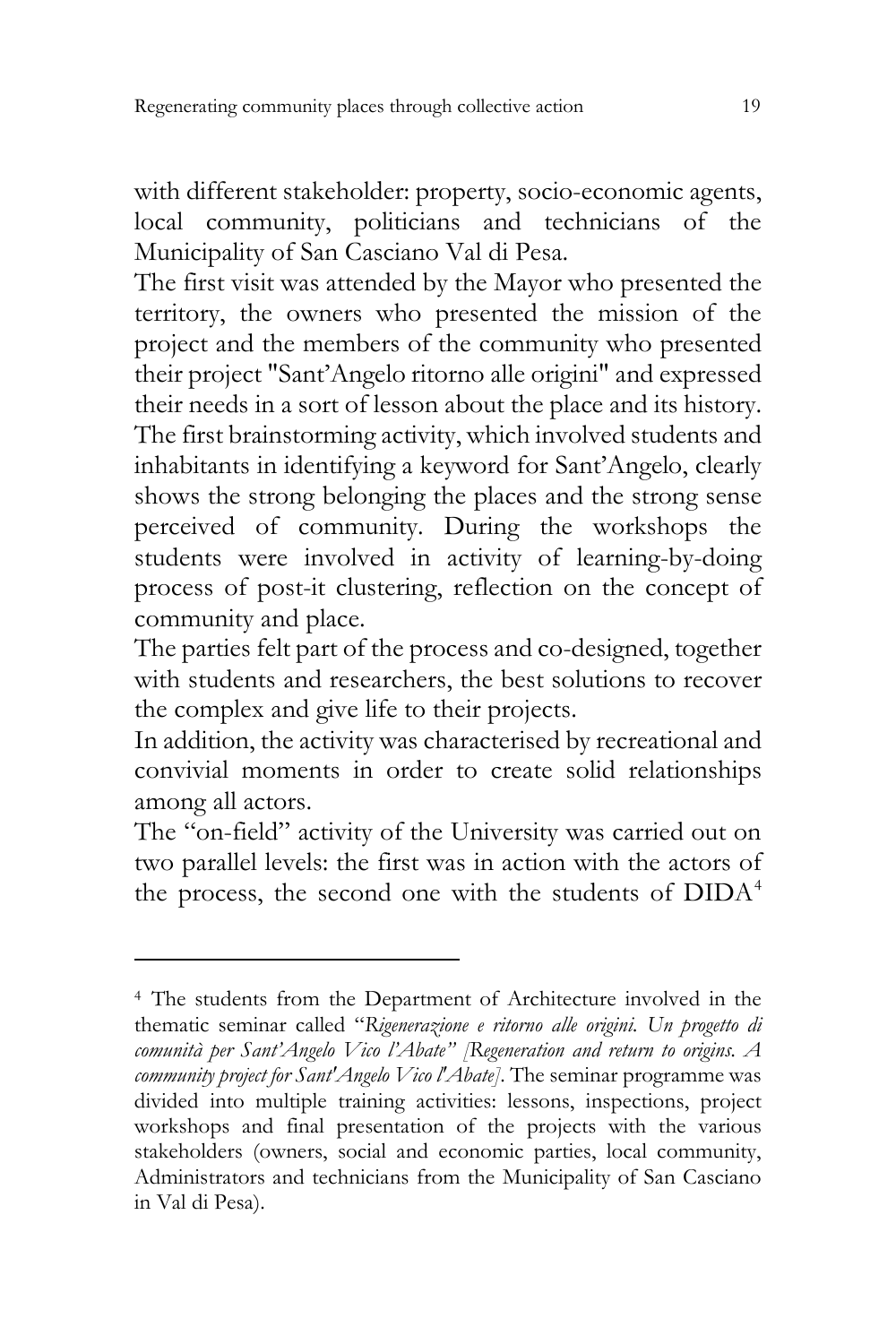through the experimentation of innovative collective planning practices and new didactic approaches such as service-learning (Reardon 1998) (Figure 1).



Figure 1 – The brainstorming activity with students and inhabitants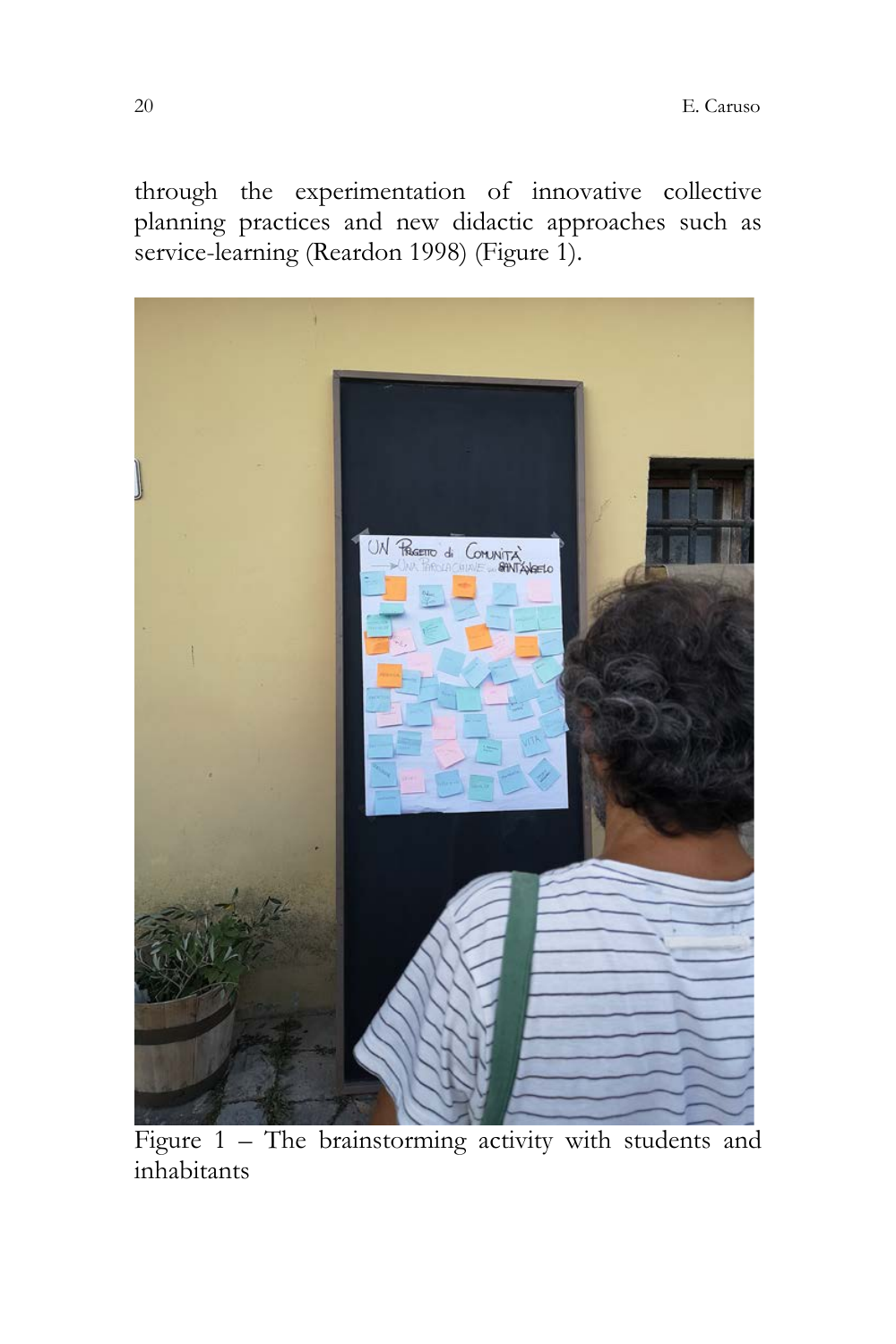The research team reasoned on the sense of regeneration which was therefore understood as a re-construction, in the broadest sense, and on the belonging to a place, a history and a community. Belonging to a place and a community is not the effort of a civil "being together", or a random group of people. It means creating a 'caring community' (Bonomi, Revelli and Magnaghi 2015), starting from the recognition of a common destiny and from the place that generates memory and rediscovers the conscience of place (Becattini and Magnaghi 2015).

The complex of Sant'Angelo Vico l'Abate became a place of proximity and experimentation: a laboratory of ideas of community, of sharing space and knowledge in which each one among the inhabitants, priests, administrators, students, researchers and lecturers shared their experiences and coproduced innovative ideas (Figure 2).



Figure 2 - Sant'Angelo Vico l'Abate. A laboratory of ideas of community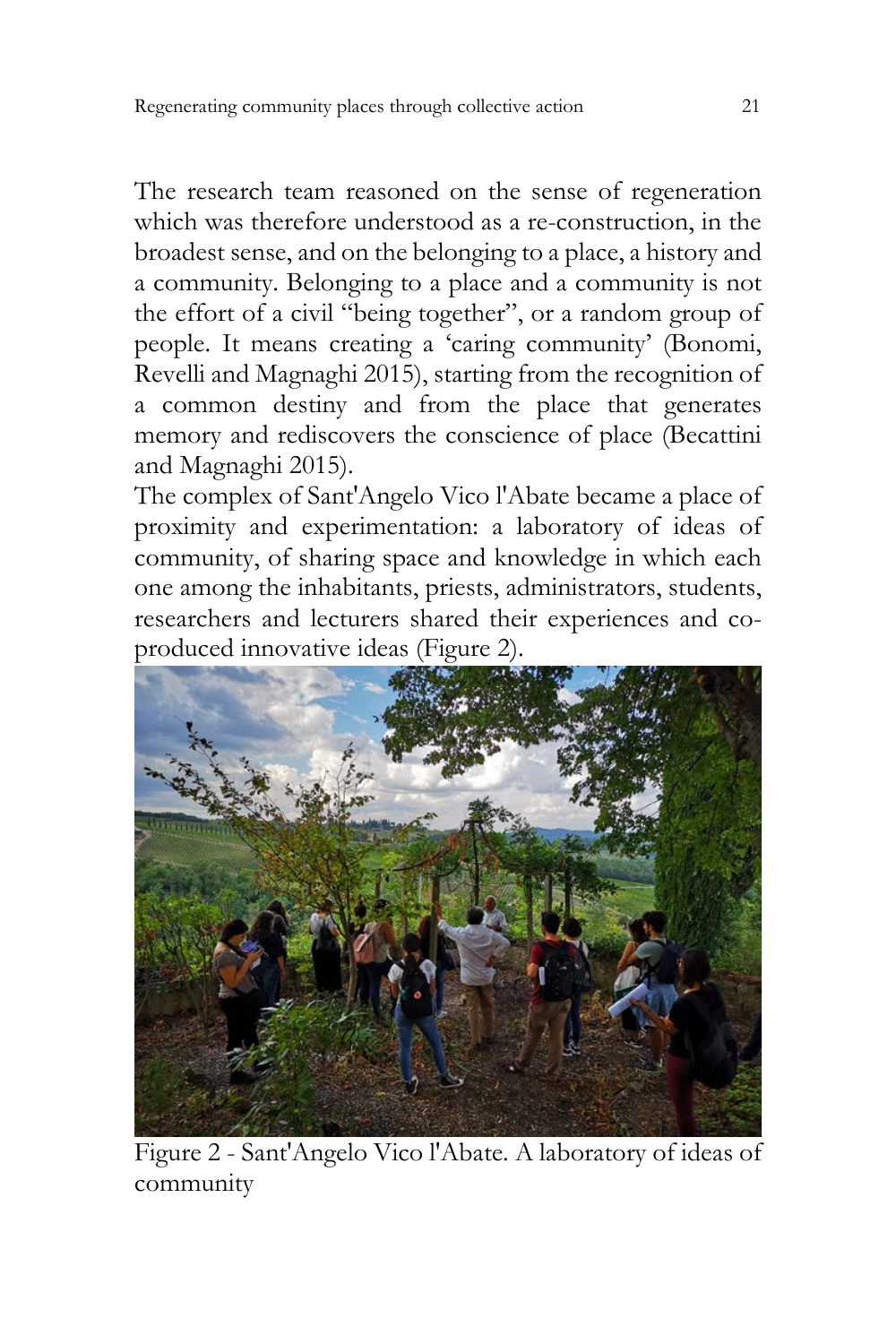The promotional activities and the organised workshops revealed a strong sense of belonging with respect to the places, the community formed by a group of families with a choral vision of rebirth.

The construction process of the community of Sant'Angelo started with the constitution of the water consortium and evolved with the establishment of a cultural association<sup>[5](#page-15-0)</sup> which marked the structured beginning of an organised community (Rathke 2011) with a strong leadership and a capacity for voicing its opinions.

The organised community has been able to build strong and weak relations (Granovetter 1973), which have increased local cohesion and created a climate of collaboration among the actors. The strong relational ties have facilitated trust, motivation and commitment of the members, while the weak ones have expanded learning, skills and access to information.

A strong leadership was established, represented by the oldest person in the group, the one who holds the knowledge and historical memory of the places and the real-life stories and who successfully shared his values with the others.

Mr. Serafino, the community leader, engaged all the actors in the process in an emotional dialogue in which the narrative

<span id="page-15-0"></span><sup>5</sup> The Sant'Angelo APS Association is made up of small entrepreneurs from neighbouring farms, who have implemented short chain production and pay attention to environmental issues. In this sense, a significant role is played by the SlowFlowers Italy association, a branch of the international network with the same name, which supports the community and is responsible for producing indigenous flowers and floral arrangements in a sustainable way. In fact, the Association has undertaken training activities, using agriculture as a means of promoting training, educational, therapeutic, rehabilitative and socio-occupational inclusion actions.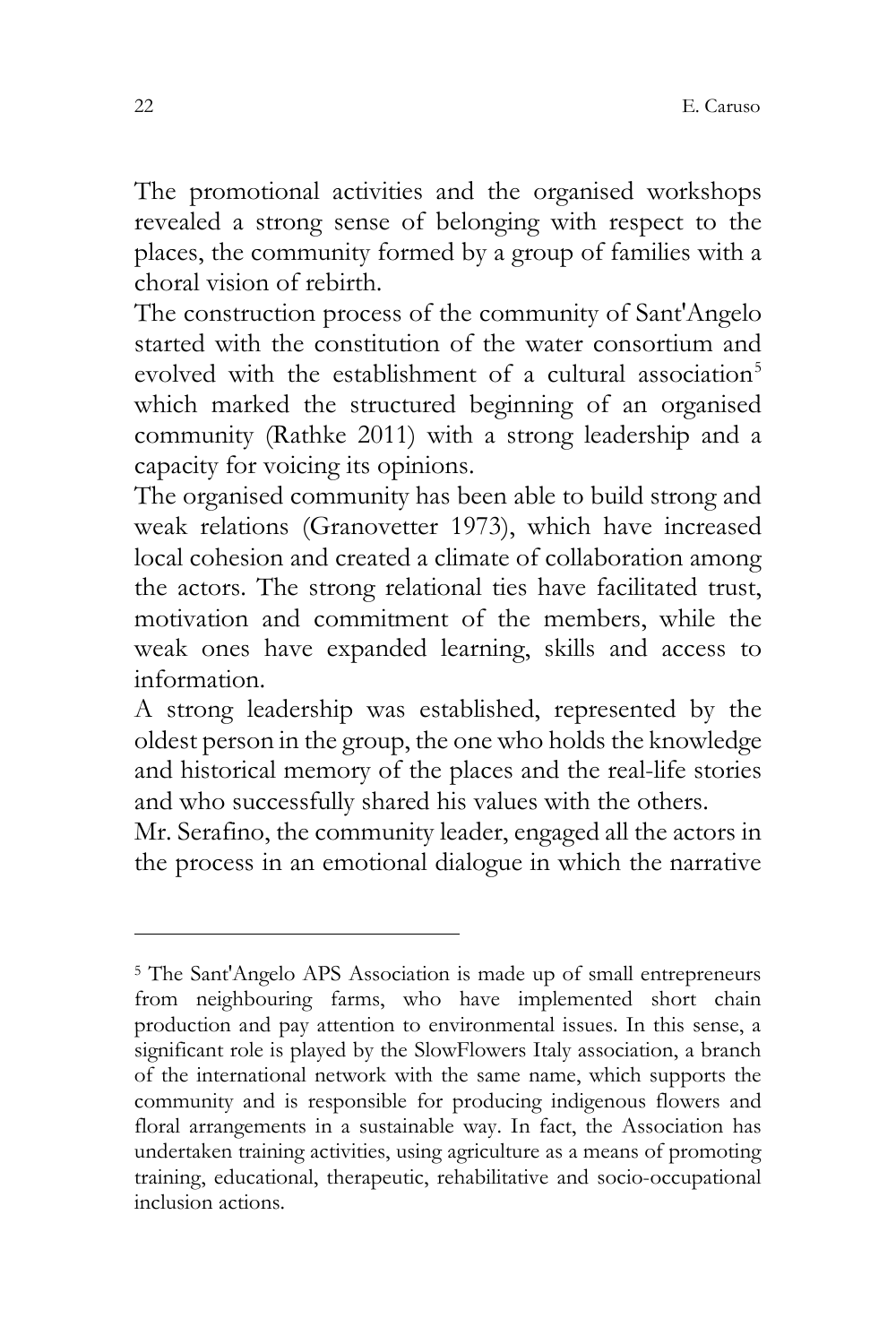(Ganz 2011) 'is not talking "about" values; rather, the narrative actually embodies and communicates those values. It is through the shared experience of our values that we can engage with others'.

## **Conclusion: what are the perspectives for the future?**

The aim of the paper is to identify reading paths onto which we can build a multidisciplinary debate geared to proposing a new proximity direction where innovative practices, which are co-operating separately within the territory, can find common work grounds.

The three attitudes that have been identified as innovative characters represent a first attempt to identify three preparatory fields for critical reflection.

It is not sufficient to activate bottom up practices or to feel part of a community because one may share the same living spaces, it is rather about creating a fibrous structure of organised community groups capable of powering innovative practices and their ability for generation. Organising a community takes time, effort and resources on the part of all actors, including the leader, and energy to fuel the process in order to create a conscious civic base and give the right role of power to the community.

The case of Sant'Angelo Vico L'Abate therefore includes all three attitudes highlighted in the paper: the ability to create an organized community, the growth of knowledge and the generation of relationships.

In the described experience, the University played a role of engagement and network activator, but was also an integral part of a process of collective learning and mutual exchange of resources.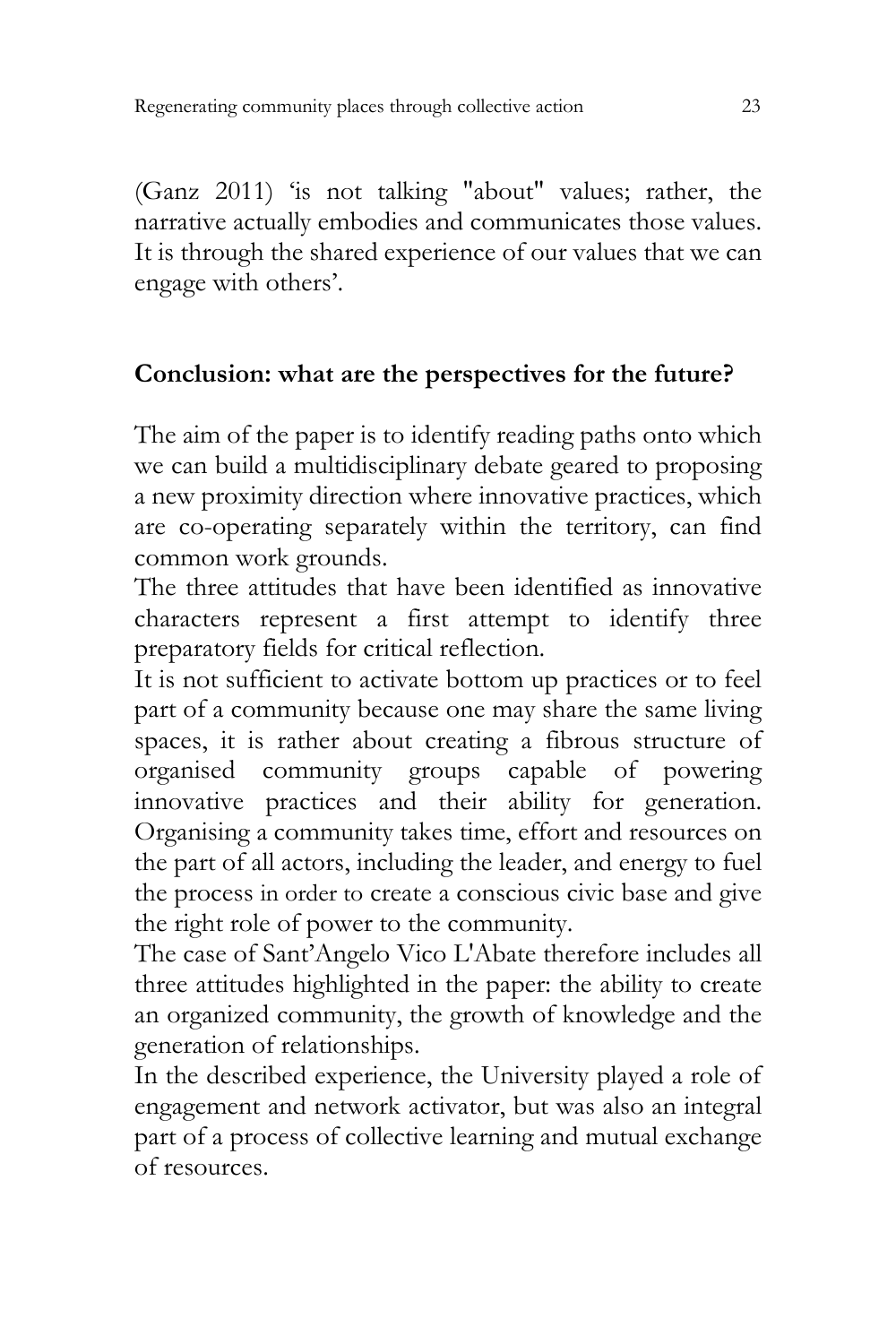Small places like Sant'Angelo Vico l'Abate are often perceived as pulverised centres at the edge of the metropolitan city which are related to non-urban areas, and are characterised by depopulation, lack of access to major urban polarities and discontinuous and poor presence of basic services. Acting in these communities means understanding, above all, the significance of the settlement that characterises such areas and their issues, not only in relation to the metropolitan sphere (accessibility, services and localisation of jobs) but also in relation to the construction of new "caring" communities.

The partnership with the University allowed us to draw a road map on how ideas could be turned into tangible results in a unanimous vision at the metropolitan scale. Having successfully affected the decision-making tools of the metropolitan government is definitely one of the tangible results of the collaborative approach and the partnership with the University, which was rooted at an institutional level thanks to the effective mission of territorial engagement. The community project was taken as a pilot case and included in the metropolitan strategic lines<sup>[6](#page-17-0)</sup> for the definition of an action model for the construction of policies aimed at developing new economies and new lifestyles related to the management and collective care of local heritage, by activating innovative forms of social action and wealth production.

<span id="page-17-0"></span><sup>&</sup>lt;sup>6</sup> The project was included in the metropolitan strategic lines in the drafting of the Metropolitan Strategic Plan (PSM) of the Metropolitan City of Florence, among the forecasts and actions aimed at encouraging new forms of living for internal areas.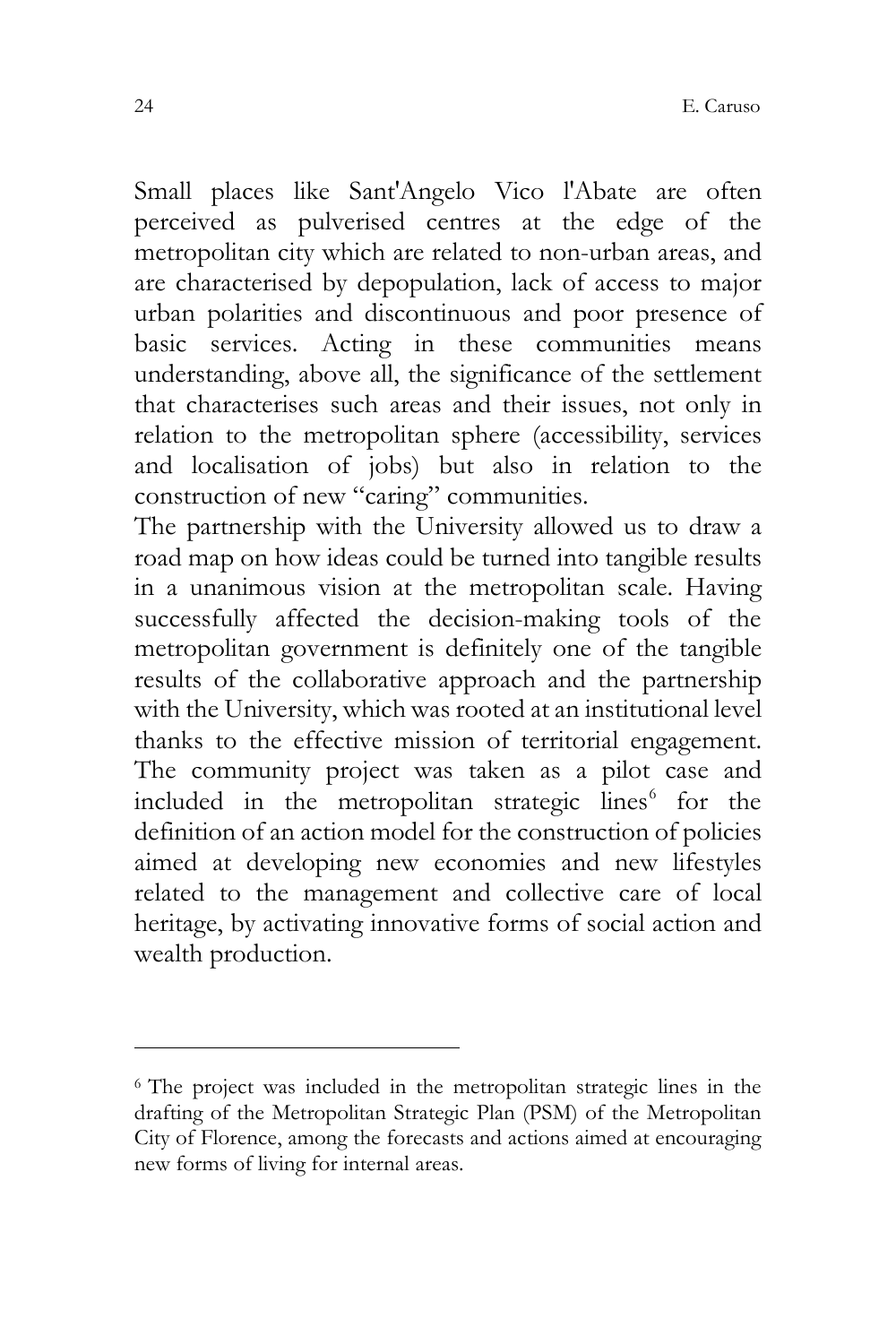The experiences of engaged universities have two responsibilities: an internal one and an external one. The first is towards the lecturers, who experiment new forms of knowledge production; the second is towards society, which experiences new forms of usability (Cognetti 2013).

As regards the students, two main topics can be addressed: the first one is related to the teaching sphere and the second one to the civic sphere.

Teaching activities in the field can and should be strengthened. The Department of Architecture, for example, has thematic seminars which offer students the opportunity to work practically and in the research field, and also involves students in a learning-by-doing process by stimulating learning in action through experience. In addition, the University can be the conveyor of themes about democracy and issues regarding individual and collective sense of citizenship.

By introducing this reflection on the third mission we hope that the theme of the Territorialised University may have greater importance in the university-community partnership debate, becoming part of the strategies of Italian universities and being seen as a growth opportunity in the Italian collaborative research paths.

# **References**

- Alinsky S. D. (1971), *Rules for Radicals: A Pragmatic Primer for Realistic Radicals*, New York, Random House.
- Argyris C., Shön D.A. (1978), *Organizational learning: a theory of action perspective,* Boston, Addison-Wesley.
- Bauman Z. (2003), *Voglia di comunità* [*The desire of the community*], Bari, La Terza.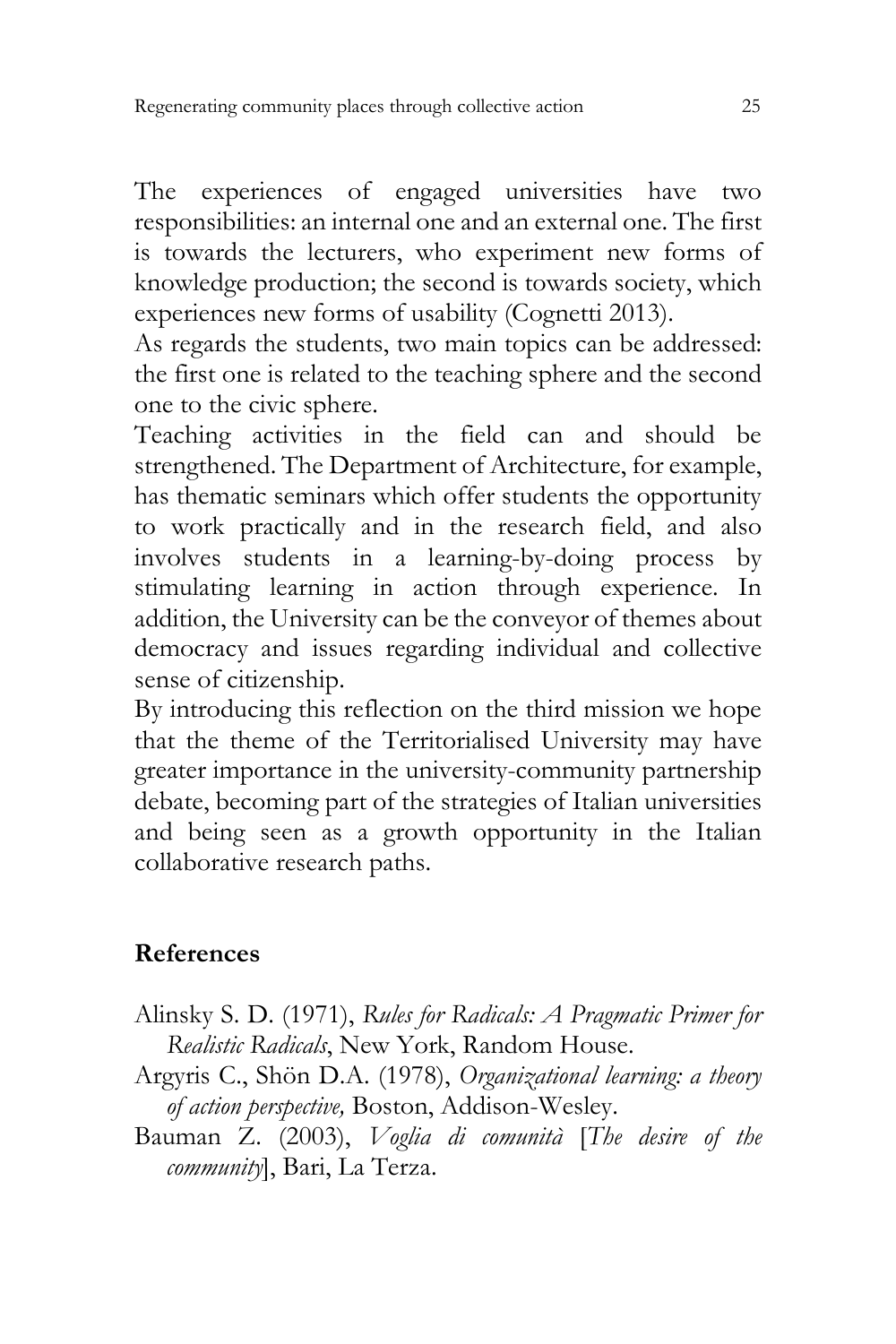- Becattini G. (2015), *La coscienza dei luoghi* [*The awareness of places*], Roma, Donzelli Editori.
- Bonomi A., Revelli M., Magnaghi A. (2015), *Il vento di Adriano: la comunità concreta di Olivetti tra non più e non ancora* [*The wind of S.Adriano: the concrete community of Olivetti between no more and not yet*], Roma, Derive e Approdi.
- Boyer EL. (1996), The scholarship of engagement. *Journal of Public Service & Outreach*, 1(1), pp.11–20.
- Cellamare C. (2019), *Città fai da te* [*City do it yourself*]*,* Roma, Edizioni Donzelli.
- Cognetti F. (2013) La third mission dell'università. Lo spazio di soglia tra città e accademia [The third mission of the university. The threshold space between the city and the academy]. *Temi, Territorio* [*Themes, Territory*], Milano, FrancoAngeli.
- Della Porta D., Diani M. (1998), *Social Movements: An Introduction,* Oxford, Blackwell Pub.
- Dematteis M., Magnaghi A. (2018), Le economie del territorio bene comune [The economies of the territory common good]. *Scienze del territorio* [*Territorial sciences*], Firenze University press, pp. 12-25.
- Dematteis M. (2017), *Via dalla città. La rivincita della montagna Away from the city. The revenge of the mountain*], Roma, Derive e Approdi.
- Dewey J. (1971), *Comunità e potere* [*The power of community*]*,*  Firenze, La Nuova Italia.
- Dewy J. (1938), *Education and experience*, New York, Macmillan.
- Friedman J. (1979), *The good society,* Cambridge, MIT Press.
- Ganz M. (2011), Public Narrative, Collective Action, and Power. *Accountability Through Public Opinion: From Inertia to Public Action*, Washington D.C, Sina Odugbemi and Taeku Lee pp. 273-289.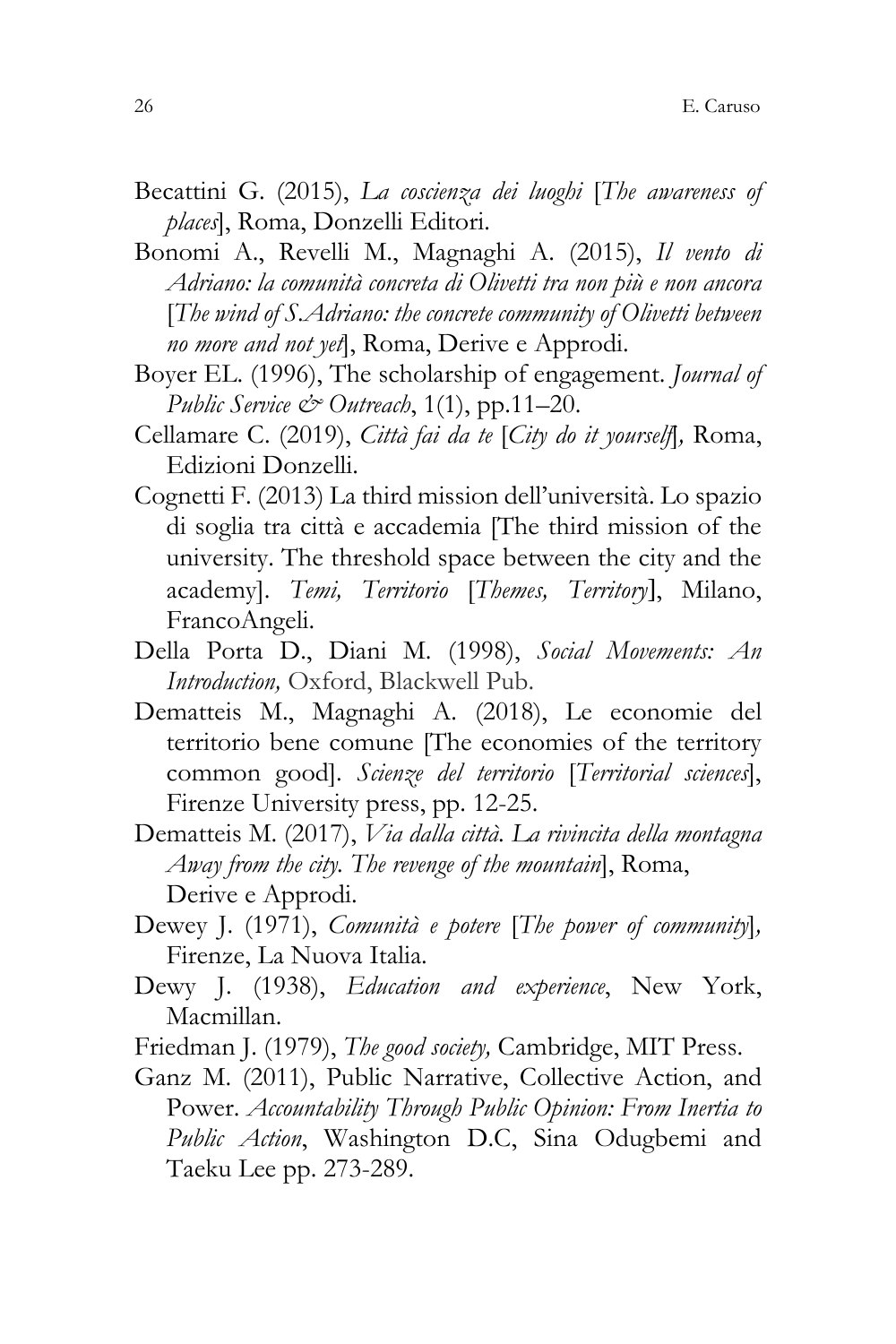- Geddes P., Branford V. (1917), *The making of the future. A study in reconstruction*, London, William and Norgate.
- Giddens A. (1998), *The third way. The renewal of social democracy*, Cambridge, Polity Press.

Ginsborg, P. (2006), *La democrazia che non c'è* [*The democracy that does not exist*], Torino, Einaudi.

- Granovettere M.S. (1973), The Stregth of Weak Ties. *American Journal of Sociology*, 78, pp. 1360 – 1380.
- Hess E., Ostrom E. (2009), *La conoscenza come bene comune. Dalla teoria alla pratica* [*Knowledge as a common good. From theory to practice*], Milano, Bruno Mondadori.
- Heskin A.D. (1991), *The struggle for community*, Boulder, CO: Westview.
- Magnaghi A. (2006), Per una Toscana delle Toscane: la territorializzazione dell'Università come fattore di sviluppo dei sistemi territoriali locali [For a Tuscany of the Toscane: the territorialization of the University as a factor in the development of local territorial systems], in Rogari S. (eds.) *Università e territorio: il decentramento dell'Ateneo nella Provincia di Firenze* [*University and territory: the decentralization of the University in the Province of Florence*]*,*  Firenze, University Press, pp. 15-25
- Magnaghi A. (2015), Mettere in comune il patrimonio territoriale: dalla partecipazione all'autogoverno [Pooling the territorial heritage: from participation to selfgovernment. *GLocale,* 9-10 Prospettive [*GLocal 9-10 Prospective*], pp. 139 -157.
- Martinelli N., Savino M. (2012), L'Università italiana tra città e territorio nel XXI secolo [The Italian University between city and territory in the XXI century]. *Urbanistica* [*Urban planning*], 149, pp. 4-67.
- Minervini G. (2016), *La politica generativa. Pratiche di comunità nel laboratorio Puglia* [*Generative politics. Community practices in the Puglia laboratory*], Roma, Carocci Editore.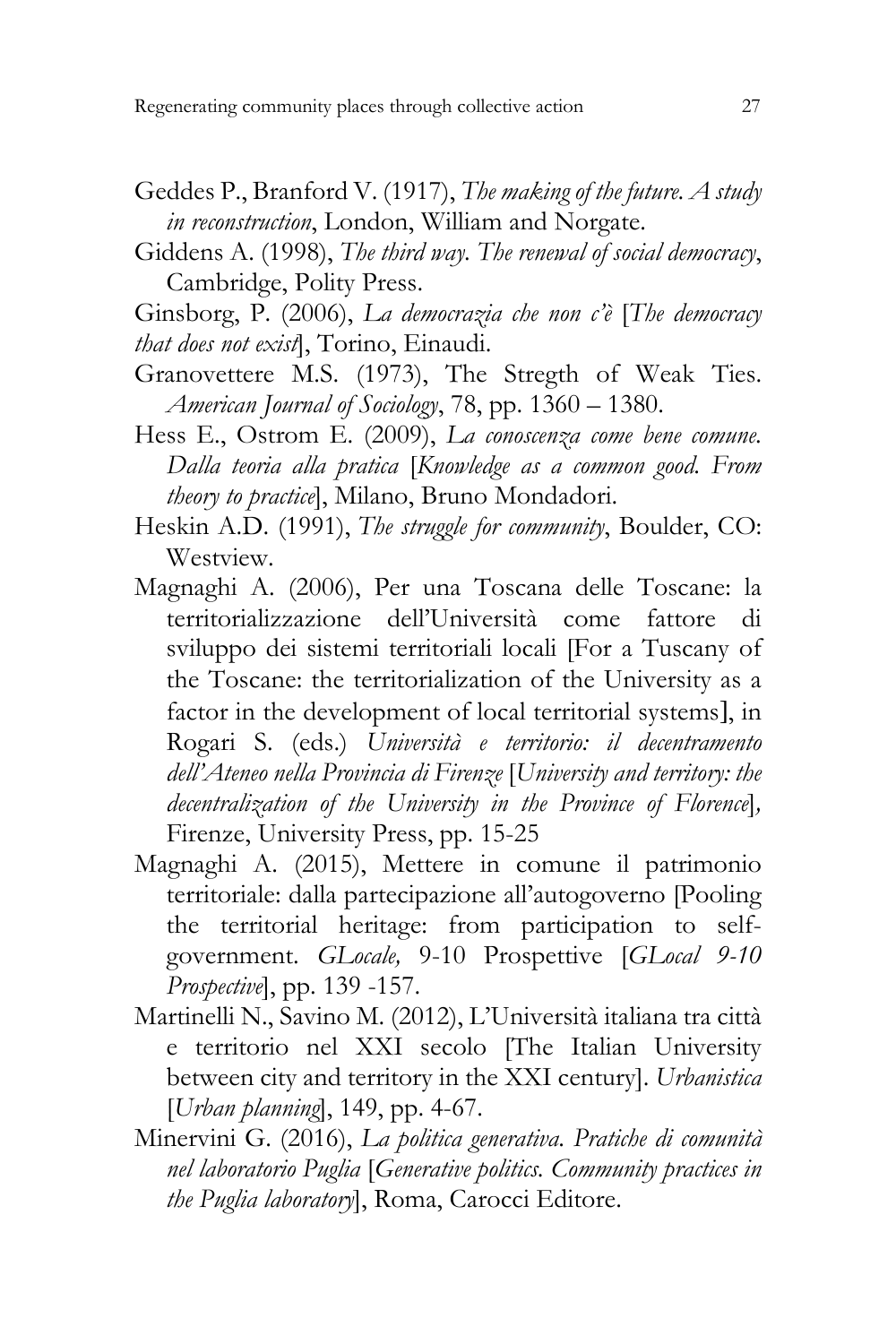- Morisi M, Perrone C. (2013), *Giochi di potere. Partecipazione, piani e politiche territoriali* [*Power games. Participation, territorial plans and policies*], Torino, UTET.
- Olivetti A. (1956), *Il cammino della comunità* [*The journey of the community*]*,* Roma, Edizioni di Comunità.
- Paba G. (1998a), *Luoghi comuni. La città come laboratorio di progetti collettivi* [*Common places. The city as a laboratory for collective projects*], Milano, Franco Angeli.
- Paba G. (1998b), I cantieri sociali per la ricostruzione della città [The social construction sites for the reconstruction of the city], in Magnaghi, *Il territorio degli abitanti* [*The territory of the inhabitants*], Milano, Masson/Dunod, pp. 89- 106.
- Paba G. (2003), *Movimenti urbani. Pratiche di costruzione sociale della città* [*Urban movements. Social city building practices*], Milano, Franco Angeli.
- Paba G., Pecoriello A., Perrone C., Rispoli F. (2009), *Partecipazione in Toscana. Interpretazioni e racconti* [*Participation in Tuscany. Interpretations and stories*], Firenze, University Press Firenze.
- Paba G. (2010), [Militant University: tradizioni e intersezioni](https://www.torrossa.com/en/resources/an/2491221)  [nella scuola territorialista](https://www.torrossa.com/en/resources/an/2491221) [Militant University: traditions and intersections in the territorial school]. *Contesti: città, territori, progetti* [*Contexts: cities, territories, projects*]*,* 2, Firenze, Università degli studi di Firenze.
- Rathke W. (2011), Community organizing e sviluppo locale [Community organizing and local development], in Saija L. *Comunità e progetto nella valle del Simeto. La mappa partecipata come pratica per lo sviluppo locale* [*Community and project in the Simeto valley. The participatory map as a practice for local development*], Adrano (CT), Didasko Edizioni, pp. 14- 18.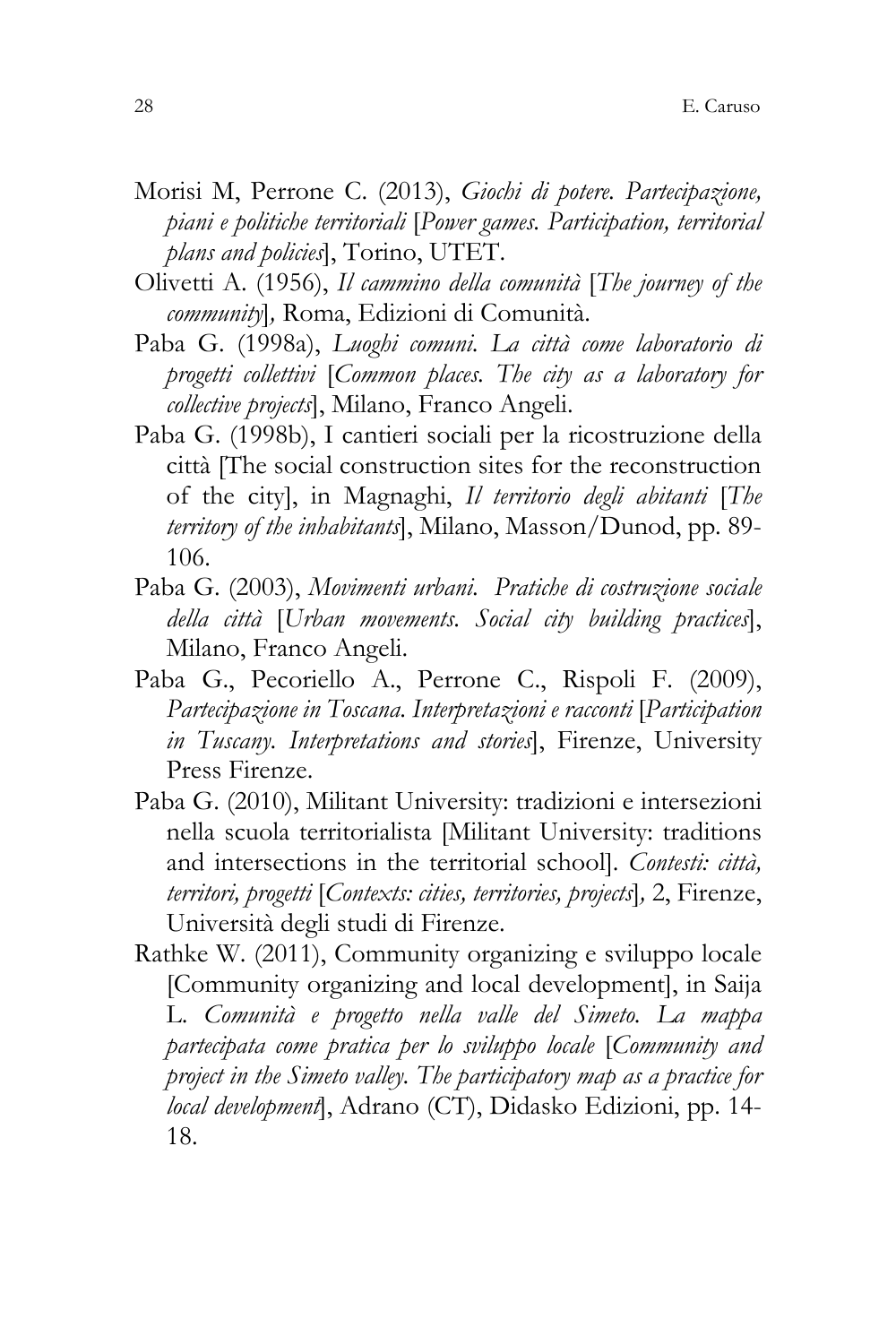- Ramanella F., [Perulli](https://www.ibs.it/search/?ts=as&query=angela+perulli&searchField=Contributors) A., Rostan M., [Semenza](https://www.ibs.it/search/?ts=as&query=renata+semenza&searchField=Contributors) R. (2018), *La terza missione degli accademici italiani* [*The third mission of the Italian academics*]*,* Bologna, Il Mulino.
- Reardon K.M. (1998), Participatory action research as service learning, in Rhoads R.A., Howars J.P.F., (eds.) *Academic Service Learning*, Hoboken, Jossey-Bass Publishers.
- Reardon K.M. (2006), Promoting Reciprocity within Community/University Development Partnerships: Lessons from the field. *Planning Practice* & Research, 21:1, pp. 95-107.
- Saija L. (2016), *La ricerca-azione in pianificazione territoriale e urbanistica* [*The Action research in territorial and urban planning*], *Milano, FrancoAngeli.*
- Votruba J.C. (1992), Promoting the extension of knowledge in service to society. *Metropolitan Universities*, 3(3) pp. 72– 80.